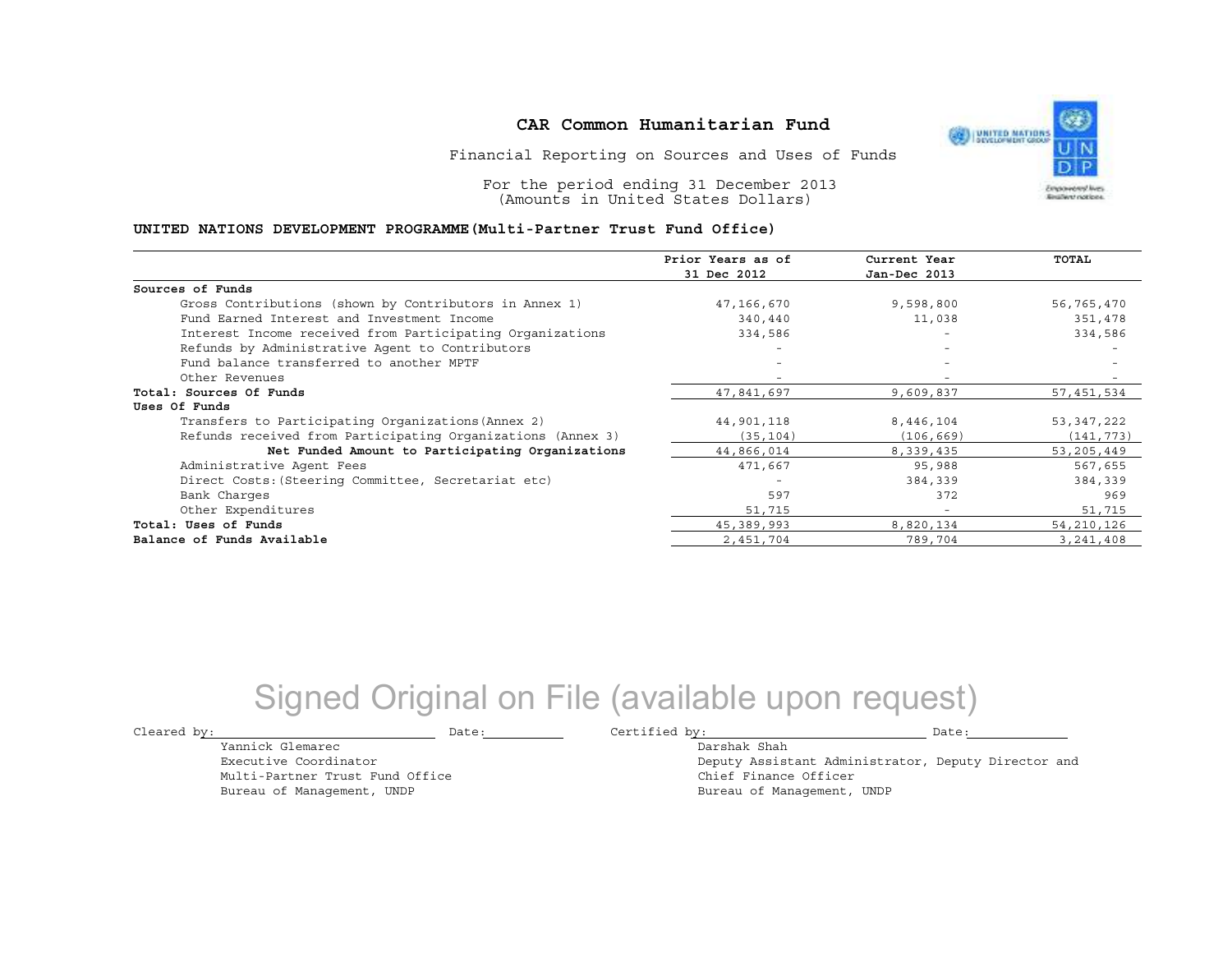

Financial Reporting on Sources and Uses of Funds

For the period ending 31 December 2013(Amounts in United States Dollars)

### **UNITED NATIONS DEVELOPMENT PROGRAMME(Multi-Partner Trust Fund Office)**

#### **Annex - 1: Gross Contributions**

|                                | Prior Years as of<br>31 Dec 2012 | Current Year<br>Jan-Dec 2013 | TOTAL      |
|--------------------------------|----------------------------------|------------------------------|------------|
|                                |                                  |                              |            |
| Contributors                   |                                  |                              |            |
| DEPARTMENT FOR INT'L DEVELOPME | 7,525,080                        | $\overline{\phantom{0}}$     | 7,525,080  |
| GOVERNMENT OF NETHERLANDS      | 6,390,078                        | 2,500,000                    | 8,890,078  |
| GOVERNMENT OF NORWAY           | 592,675                          | $\overline{\phantom{0}}$     | 592,675    |
| IRISH AID                      | 14,520,200                       | 2,603,200                    | 17,123,400 |
| SWEDISH INT'L DEVELOPMENT COOP | 18,138,638                       | 4,495,600                    | 22,634,238 |
| Total: Contributions           | 47,166,670                       | 9,598,800                    | 56,765,470 |

# Signed Original on File (available upon request)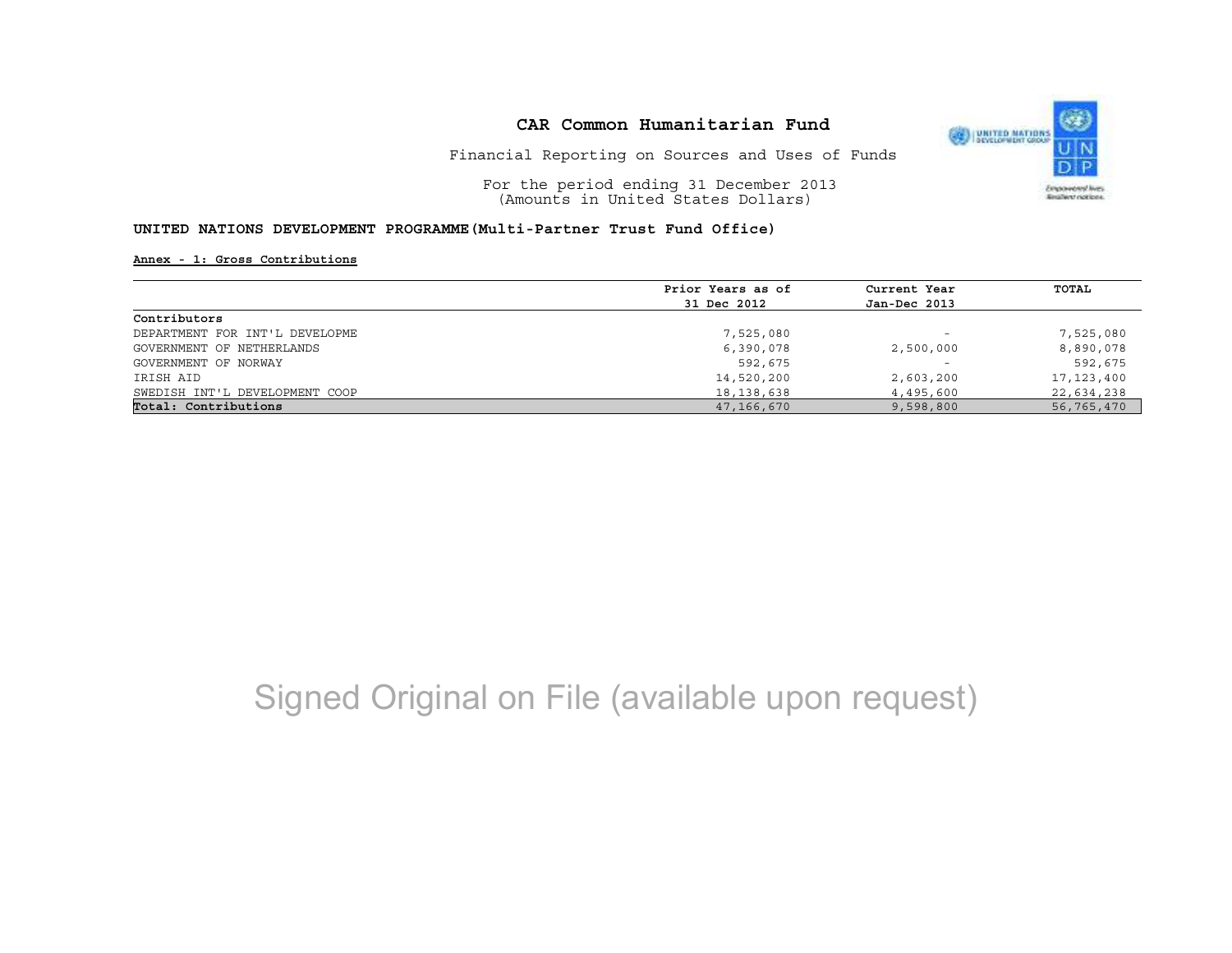

Financial Reporting on Sources and Uses of Funds

For the period ending 31 December 2013(Amounts in United States Dollars)

## **UNITED NATIONS DEVELOPMENT PROGRAMME(Multi-Partner Trust Fund Office)**

### **Annex - 2: Transfers to Participating Organizations**

|                                                | Prior Years as of | Current Year             | TOTAL      |
|------------------------------------------------|-------------------|--------------------------|------------|
|                                                | 31 Dec 2012       | Jan-Dec 2013             |            |
| OCHA                                           | 529,669           | $\overline{\phantom{0}}$ | 529,669    |
| UNDP/NGO                                       | 36, 444, 652      | 7,233,996                | 43,678,648 |
| UNDP                                           | 180,000           | 62,108                   | 242,108    |
| UNESCO                                         | 169,800           | $\overline{\phantom{a}}$ | 169,800    |
| UNFPA                                          | 276,611           | $\overline{\phantom{a}}$ | 276,611    |
| UNHCR                                          | 533,000           | $\overline{\phantom{a}}$ | 533,000    |
| UNICEF                                         | 3,891,376         | 350,000                  | 4,241,376  |
| WFP                                            | 2,110,762         | 300,000                  | 2,410,762  |
| <b>WHO</b>                                     | 765,248           | 500,000                  | 1,265,248  |
| Total Transfers to Participating Organizations | 44,901,118        | 8,446,104                | 53,347,222 |

# Signed Original on File (available upon request)